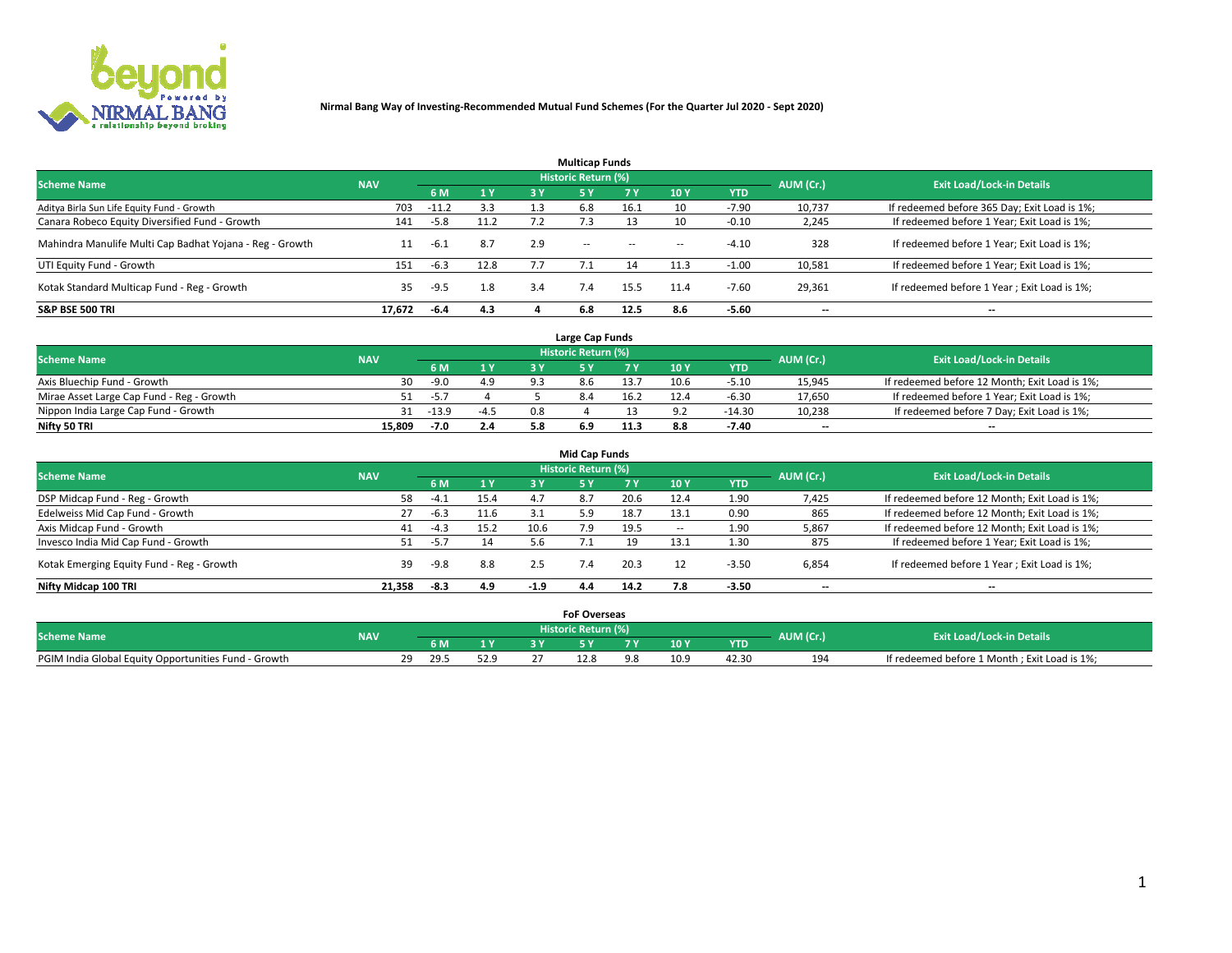

| Large & Midcap                                   |            |        |      |     |                     |      |      |            |           |                                              |  |  |  |  |
|--------------------------------------------------|------------|--------|------|-----|---------------------|------|------|------------|-----------|----------------------------------------------|--|--|--|--|
| <b>Scheme Name</b>                               | <b>NAV</b> |        |      |     | Historic Return (%) |      |      |            | AUM (Cr.) | <b>Exit Load/Lock-in Details</b>             |  |  |  |  |
|                                                  |            | 6 M    | 1 Y  |     |                     | 7 V  | 10Y  | <b>YTD</b> |           |                                              |  |  |  |  |
| Mirae Asset Emerging Bluechip Fund - Growth      | 57         | $-3.2$ |      |     |                     | 24.2 | 18.2 | 1.50       | 10,596    | If redeemed before 1 Year; Exit Load is 1%;  |  |  |  |  |
| Canara Robeco Emerging Equities - Growth         | 97         | $-7.0$ | 12.1 |     | 8.9                 | 22.9 | 15.3 | $-0.20$    | 5,543     | If redeemed before 1 Year; Exit Load is 1%;  |  |  |  |  |
| Principal Emerging Bluechip Fund - Growth        | 106        | -7.5   | 10.6 | 2.4 |                     | 19.6 | 12.5 | $-2.30$    | 2,015     | If redeemed before 365 Day; Exit Load is 1%; |  |  |  |  |
| Invesco India Growth Opportunities Fund - Growth | 34         | $-9.6$ |      | 4.b | -6.7                | 14.1 | 10.4 | $-7.10$    | 2,703     | If redeemed before 1 Year; Exit Load is 1%;  |  |  |  |  |
| Sundaram Large and Mid Cap Fund - Reg - Growth   | 33         | -12.8  | 1.3  |     |                     | 14.b |      | $-10.00$   | 1,196     | If redeemed before 365 Day; Exit Load is 1%; |  |  |  |  |
| NIFTY Large Midcap 250 TRI                       | 7.121      | -6.6   |      | 3.5 |                     | 14.7 |      | $-4.00$    | $-$       | $- -$                                        |  |  |  |  |

|                                                     |            |         |                | <b>Focused Funds</b> |      |        |            |                          |                                               |
|-----------------------------------------------------|------------|---------|----------------|----------------------|------|--------|------------|--------------------------|-----------------------------------------------|
| <b>Scheme Name</b>                                  | <b>NAV</b> |         |                | Historic Return (%)  |      |        |            | AUM (Cr.)                | <b>Exit Load/Lock-in Details</b>              |
|                                                     |            | 6 M     | 1 <sub>V</sub> |                      |      | 10 Y   | <b>YTD</b> |                          |                                               |
| Axis Focused 25 Fund - Growth                       | 29         | $-11.3$ | 4.7            |                      | 14.4 | $\sim$ | $-6.5c$    | 11,043                   | If redeemed before 12 Month; Exit Load is 1%; |
| ICICI Prudential Focused Equity Fund - Ret - Growth |            | -5.4    | 8.4            |                      | -1.5 |        | 5.20       | 755                      | If redeemed before 1 Year; Exit Load is 1%;   |
| SBI Focused Equity Fund - Growth                    | 145        | $-10.5$ |                |                      | 16.3 |        | -5.60      | 9,506                    | If redeemed before 1 Year; Exit Load is 1%;   |
| S&P BSE 500 TRI                                     | 17.672     | $-6.4$  | 4.3            | 6.8                  | 12.5 |        | $-5.60$    | $\overline{\phantom{a}}$ | $- -$                                         |

| <b>Small Cap Funds</b>       |            |               |        |                     |     |  |                 |            |           |                                             |  |  |  |
|------------------------------|------------|---------------|--------|---------------------|-----|--|-----------------|------------|-----------|---------------------------------------------|--|--|--|
| <b>Scheme Name</b>           | <b>NAV</b> |               |        | Historic Return (%) |     |  |                 |            | AUM (Cr.) | <b>Exit Load/Lock-in Details</b>            |  |  |  |
|                              |            | 6 M           | 1 Y    |                     |     |  | 10 <sub>Y</sub> | <b>YTD</b> |           |                                             |  |  |  |
| HDFC Small Cap Fund - Growth | 36         | $-9$ $\gamma$ | $-4.9$ | -0.6                | 5.8 |  |                 | -6.70      | 7,851     | If redeemed before 1 Year; Exit Load is 1%; |  |  |  |
| SBI Small Cap Fund - Growth  | 56.        |               | 16.1   |                     |     |  |                 | 4.40       | 4.270     | If redeemed before 1 Year; Exit Load is 1%; |  |  |  |
| Nifty Smallcap 100 TRI       | 6.637      | $-12.3$       | $-0.4$ | -9.1                | 0.0 |  | 4.1             | -7.40      | $- -$     | $- -$                                       |  |  |  |

| ELSS Schemes (Tax Saving u/s 80-C)           |            |         |      |                            |            |        |                          |            |                          |                                  |  |  |  |
|----------------------------------------------|------------|---------|------|----------------------------|------------|--------|--------------------------|------------|--------------------------|----------------------------------|--|--|--|
| <b>Scheme Name</b>                           | <b>NAV</b> |         |      | <b>Historic Return (%)</b> |            |        |                          |            | AUM (Cr.)                | <b>Exit Load/Lock-in Details</b> |  |  |  |
|                                              |            | 6 M     | 1Y   | 3 Y                        | <b>5Y</b>  | 7 Y    | 10 Y                     | <b>YTD</b> |                          |                                  |  |  |  |
| Aditya Birla Sun Life Tax Relief 96 - Growth |            | $-7.0$  |      |                            |            | 15.9   | 10.2                     | $-3.70$    | 10,383                   | Nil                              |  |  |  |
| Axis Long Term Equity Fund - Growth          | 46         | $-11.9$ | 3.8  | 6.7                        |            | 17.6   | 14.4                     | $-7.20$    | 21,051                   | Nil                              |  |  |  |
| Canara Robeco Equity Tax Saver Fund - Growth | 70         | $-5.1$  | 12.3 | -8.1                       | 7.8        | 13.9   | 10.3                     | 1.60       | 1,089                    | Nil                              |  |  |  |
| Invesco India Tax Plan - Growth              |            | $-8.2$  | 6.6  |                            | b.7        | 15.7   | 11.4                     | $-3.80$    | 1,075                    | Nil                              |  |  |  |
| Mirae Asset Tax Saver Fund - Reg - Growth    | 18         | $-3.9$  | 8.1  | 6.9                        | $\sim$ $-$ | $\sim$ | $\overline{\phantom{a}}$ | $-3.40$    | 3,858                    | Nil                              |  |  |  |
| S&P BSE 200 TRI                              | 5,721      | -6.3    | 4.1  | 4.8                        |            | 12.5   | 8.9                      | $-5.90$    | $\overline{\phantom{a}}$ | $- -$                            |  |  |  |

# 2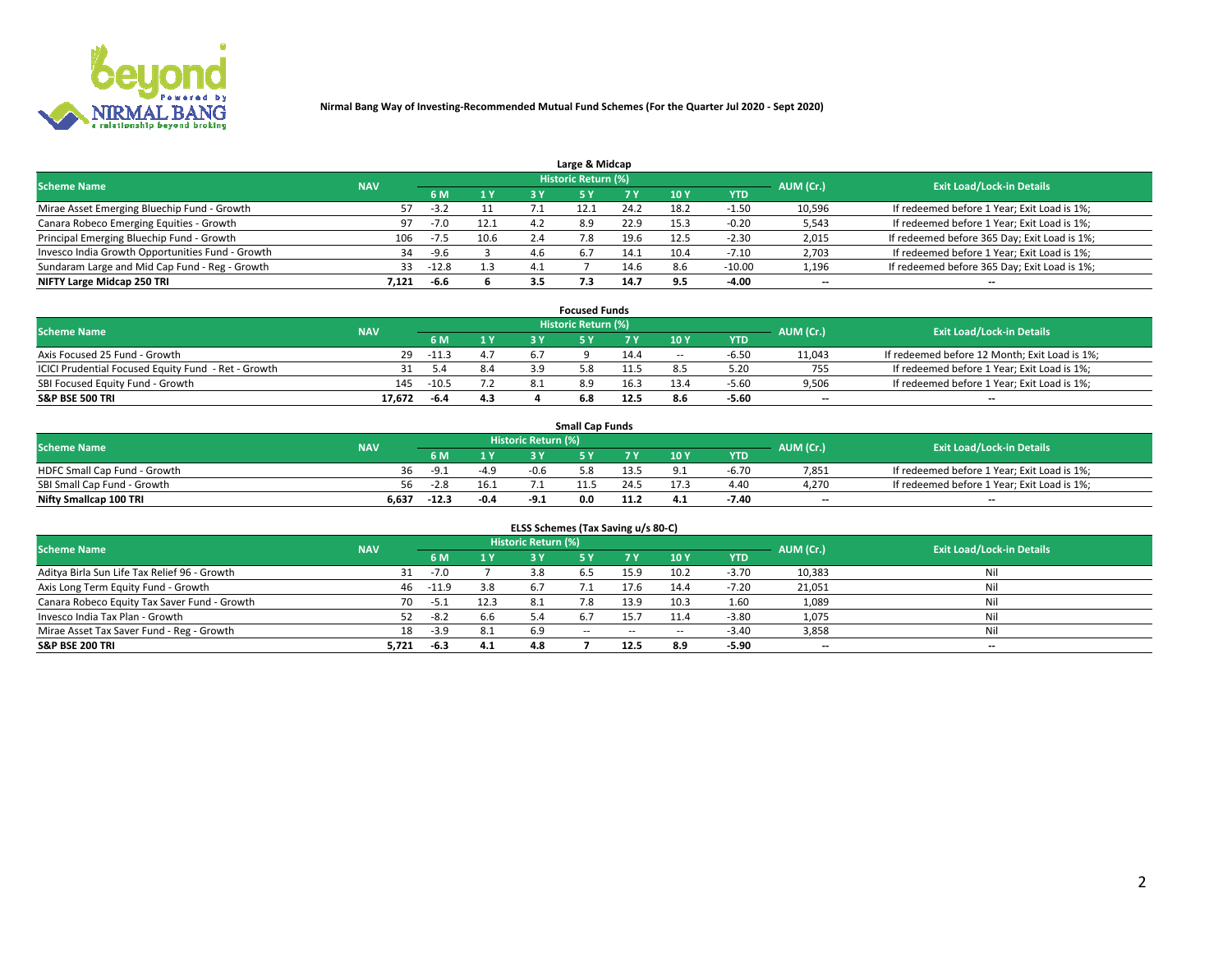

|                                                        |            |            |     |                            | <b>Solution Oriented</b> |      |                          |            |                          |                                                                     |
|--------------------------------------------------------|------------|------------|-----|----------------------------|--------------------------|------|--------------------------|------------|--------------------------|---------------------------------------------------------------------|
| <b>Scheme Name</b>                                     | <b>NAV</b> |            |     | <b>Historic Return (%)</b> |                          |      |                          |            | AUM (Cr.)                | <b>Exit Load/Lock-in Details</b>                                    |
|                                                        |            | <b>6 M</b> | 1 Y | 3 Y                        |                          |      | 10Y                      | <b>YTD</b> |                          |                                                                     |
|                                                        |            |            |     |                            |                          |      |                          |            |                          | If redeemed before 1 Year; Exit Load is 3%; If redeemed bet. 1 Year |
| <b>HDFC Childrens Gift Fund</b>                        | 124        | $-2.7$     | 6.2 | 4.7                        | 7.3                      | 13.9 | 12.3                     | $-0.80$    | 3.211                    | to 2 Year; Exit Load is 2%; If redeemed bet. 2 Year to 3 Year; Exit |
|                                                        |            |            |     |                            |                          |      |                          |            |                          | Load is 1%;                                                         |
| Tata Retirement Savings Fund - Moderate Plan - Reg     | 31         | $-3.3$     | 9.4 | 4.8                        | 8.3                      | 15.5 | --                       | $-1.10$    | 1,140                    | If redeemed before 61 Month; Exit Load is 1%;                       |
| Tata Retirement Savings Fund - Progressive Plan - Reg  | 30         | -5.5       | 8.3 | 4.9                        | 8.9                      | 15.1 | $\overline{\phantom{a}}$ | $-3.40$    | 776                      | If redeemed before 61 Month; Exit Load is 1%;                       |
| Tata Retirement Savings Fund - Reg - Conservative Plan | 22         | 2.3        | 9.3 |                            |                          | 9.8  | --                       | 4.70       | 141                      | If redeemed before 61 Month; Exit Load is 1%;                       |
| S&P BSE 200 TRI                                        | 5,721      | $-6.3$     | 4.1 | 4.8                        |                          | 12.5 | 8.9                      | $-5.90$    | $\overline{\phantom{a}}$ | $- -$                                                               |

|                                                    |            |        |     |                            | <b>Index Fund</b> |      |      |            |                          |                                               |
|----------------------------------------------------|------------|--------|-----|----------------------------|-------------------|------|------|------------|--------------------------|-----------------------------------------------|
| <b>Scheme Name</b>                                 | <b>NAV</b> |        |     | <b>Historic Return (%)</b> |                   |      |      |            | AUM (Cr.)                | <b>Exit Load/Lock-in Details</b>              |
|                                                    |            | 6 M    | 1Y  | 2 V                        |                   |      | 10 Y | <b>YTD</b> |                          |                                               |
| HDFC Index Fund-NIFTY 50 Plan                      | 102        | -7.6   |     |                            |                   | 10.8 | 7.9  | $-8.10$    | 1.746                    | If redeemed before 3 Day; Exit Load is 0.25%; |
| ICICI Prudential Nifty Next 50 Index Fund - Growth |            | $-4.5$ | 4.8 |                            |                   | 13.3 |      | $-4.00$    | 768                      | Nil                                           |
| UTI Nifty Index Fund - Growth                      | 74         | $-7.4$ | 1.8 |                            |                   | 10.8 |      | $-7.90$    | 2,571                    | Nil                                           |
| Nifty 50 TRI                                       | 15.809     | $-7.0$ | 2.4 |                            | 6.9               | 11.3 | 8.8  | $-7.40$    | $\overline{\phantom{a}}$ | $- -$                                         |

|                                       |            |      |      |                            | <b>Contra/Value Fund</b> |      |     |            |                          |                                             |
|---------------------------------------|------------|------|------|----------------------------|--------------------------|------|-----|------------|--------------------------|---------------------------------------------|
| <b>Scheme Name</b>                    | <b>NAV</b> |      |      | <b>Historic Return (%)</b> |                          |      |     |            | AUM (Cr.)                | <b>Exit Load/Lock-in Details</b>            |
|                                       |            |      | 1 V  |                            |                          | 7 V  | 10Y | <b>YTD</b> |                          |                                             |
| Invesco India Contra Fund - Growth    | 49.        | -4.2 | 10.6 |                            | 8.8                      | 18.7 |     | 0.10       | 4,952                    | If redeemed before 1 Year; Exit Load is 1%; |
| UTI Value Opportunities Fund - Growth | 62         |      | 7.4  |                            |                          | 10.3 |     | -4.40      | 4,251                    | If redeemed before 1 Year; Exit Load is 1%; |
| <b>S&amp;P BSE 500 TRI</b>            | 17.672     | -6.4 | 4.3  |                            |                          |      |     | $-5.60$    | $\overline{\phantom{a}}$ | $- -$                                       |

| Sector/Thematic                                                           |            |         |                |                            |           |           |                          |            |           |                                               |  |  |  |  |
|---------------------------------------------------------------------------|------------|---------|----------------|----------------------------|-----------|-----------|--------------------------|------------|-----------|-----------------------------------------------|--|--|--|--|
| <b>Scheme Name</b>                                                        | <b>NAV</b> |         |                | <b>Historic Return (%)</b> |           |           |                          |            | AUM (Cr.) | <b>Exit Load/Lock-in Details</b>              |  |  |  |  |
|                                                                           |            | 6 M     | 1 <sub>Y</sub> | 3 Y                        | <b>5Y</b> | <b>7Y</b> | 10Y                      | <b>YTD</b> |           |                                               |  |  |  |  |
| Canara Robeco Consumer Trends Fund - Reg - Growth                         | 41         | $-8.7$  | 10.3           | 6.5                        |           | 15.9      | 11.7                     | $-2.80$    | 390       | If redeemed before 1 Year; Exit Load is 1%;   |  |  |  |  |
| Mirae Asset Great Consumer Fund - Growth                                  | 35         | -8.3    |                | 6.2                        |           | 14.8      | $\overline{\phantom{a}}$ | $-6.60$    | 959       | If redeemed before 1 Year; Exit Load is 1%;   |  |  |  |  |
| <b>ICICI Prudential Technology Fund - Growth</b>                          | 71         | 13.7    | 20.8           | 20.6                       | 10.3      |           | 15.8                     | 21.70      | 475       | If redeemed before 15 Day; Exit Load is 1%;   |  |  |  |  |
| Nippon India Pharma Fund - Growth                                         | 221        | 35.5    | 59.1           | 21.7                       | 8         | 17.3      | 15.6                     | 45.50      | 3,496     | If redeemed before 1 Month; Exit Load is 1%;  |  |  |  |  |
| BNP Paribas India Consumption Fund - Reg - Growth                         | 13         | $-7.5$  | 11.2           | --                         |           |           | -                        | $-1.20$    | 531       | If redeemed before 12 Month; Exit Load is 1%; |  |  |  |  |
| ICICI Prudential Banking and Financial Services Fund - Retail -<br>Growth | 50.        | $-27.6$ | $-19.1$        | $-5.2$                     | 4.9       | 15.1      | 10.8                     | $-28.50$   | 2,633     | If redeemed before 15 Day; Exit Load is 1%;   |  |  |  |  |
| <b>S&amp;P BSE 500 TRI</b>                                                | 17.672     | -6.4    | 4.3            |                            | 6.8       | 12.5      | 8.6                      | $-5.60$    |           | --                                            |  |  |  |  |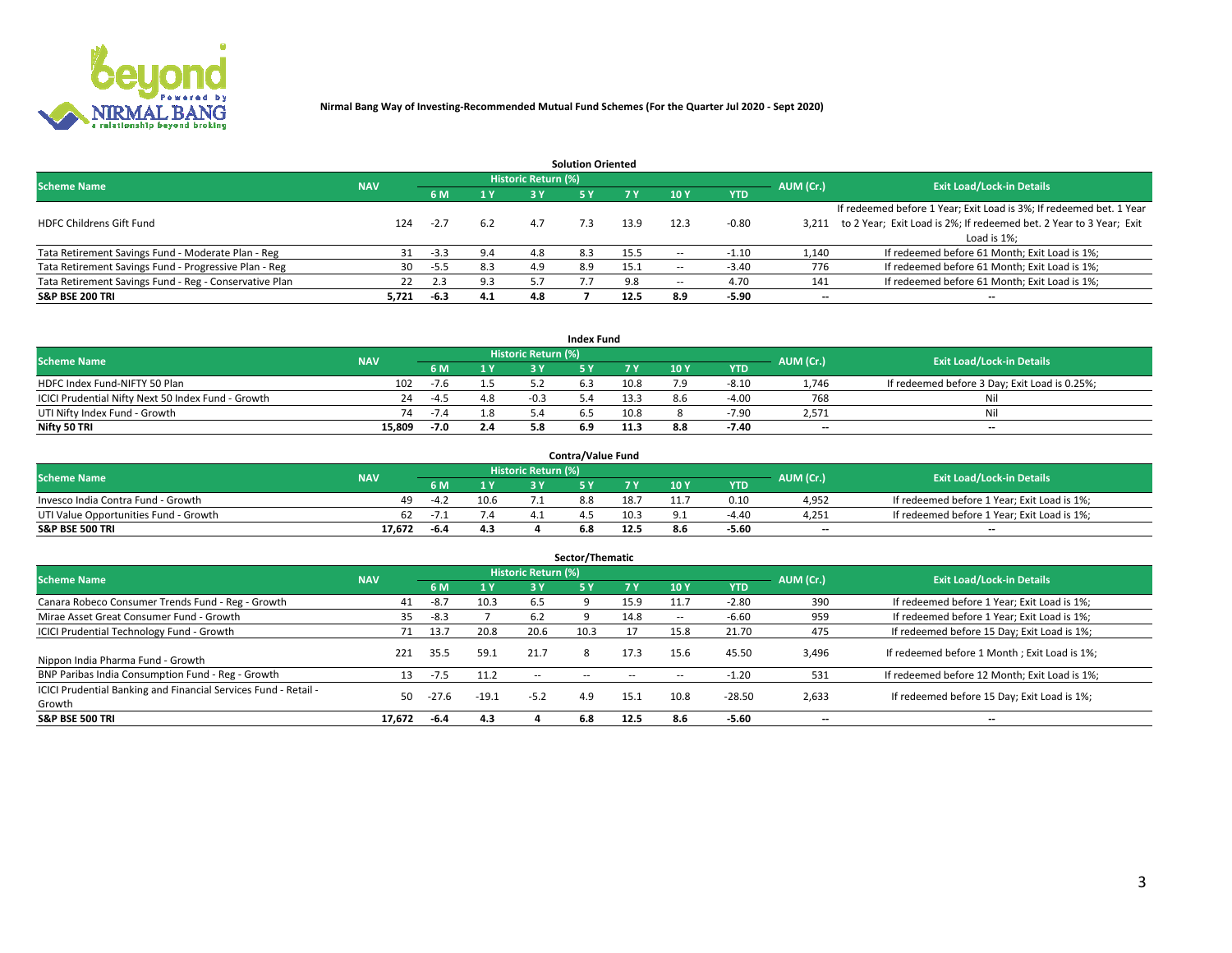

| <b>Dynamic Asset Allocation Funds</b>                   |                                                                                                                 |        |     |     |  |        |            |            |                          |                                                 |  |  |  |  |  |
|---------------------------------------------------------|-----------------------------------------------------------------------------------------------------------------|--------|-----|-----|--|--------|------------|------------|--------------------------|-------------------------------------------------|--|--|--|--|--|
|                                                         | <b>Historic Return (%)</b><br><b>Exit Load/Lock-in Details</b><br>AUM (Cr.)<br><b>Scheme Name</b><br><b>NAV</b> |        |     |     |  |        |            |            |                          |                                                 |  |  |  |  |  |
|                                                         |                                                                                                                 |        | 1 Y | ر ج |  |        | 10Y        | <b>YTD</b> |                          |                                                 |  |  |  |  |  |
| ICICI Prudential Balanced Advantage Fund - Reg - Growth | 38                                                                                                              | $-2.1$ |     |     |  | 12.1   |            | -1.30      | 26,139                   | If redeemed before 1 Year; Exit Load is 1%;     |  |  |  |  |  |
| Invesco India Dynamic Equity Fund - Growth              | 30                                                                                                              | $-3.8$ | 3.5 |     |  | 11.2   | $^{\circ}$ | $-1.70$    | 757                      | If redeemed before 3 Month; Exit Load is 0.25%; |  |  |  |  |  |
| Nippon India Balanced Advantage Fund - Growth           |                                                                                                                 | -3.1   | 3.7 | 4.3 |  |        | 8.9        | $-1.40$    | 2,876                    | If redeemed before 12 Month; Exit Load is 1%;   |  |  |  |  |  |
| SBI Dynamic Asset Allocation Fund - Reg - Growth        |                                                                                                                 | $-4.2$ | 0.7 |     |  | $\sim$ | --         | $-4.60$    | 593                      | If redeemed before 12 Month; Exit Load is 1%;   |  |  |  |  |  |
| NIFTY 50 Hybrid Composite Debt 65:35 Index              | 10,525                                                                                                          | $-1.0$ | 7.4 |     |  | 11.2   | 9.2        | $-0.40$    | $\overline{\phantom{a}}$ | $- -$                                           |  |  |  |  |  |

| <b>Hybrid Aggressive</b>                        |                                                       |        |                           |     |  |            |            |            |        |                                               |  |  |  |  |  |
|-------------------------------------------------|-------------------------------------------------------|--------|---------------------------|-----|--|------------|------------|------------|--------|-----------------------------------------------|--|--|--|--|--|
| <b>Scheme Name</b>                              | <b>Historic Return (%)</b><br>AUM (Cr.)<br><b>NAV</b> |        |                           |     |  |            |            |            |        |                                               |  |  |  |  |  |
|                                                 |                                                       |        | $\mathbf{A}$ $\mathbf{V}$ | R V |  |            | <b>10Y</b> | <b>YTD</b> |        | <b>Exit Load/Lock-in Details</b>              |  |  |  |  |  |
| Canara Robeco Equity Hybrid Fund - Growth       | 171                                                   | $-2.4$ | 11.5                      | 6.8 |  | 14.3       | 10.9       | 1.80       | 3,231  | If redeemed before 1 Year; Exit Load is 1%;   |  |  |  |  |  |
| SBI Equity Hybrid Fund - Growth                 | 141                                                   | $-6.4$ | 5.6                       | 6.6 |  | 14.3       | 10.7       | $-3.40$    | 31,434 | If redeemed before 12 Month; Exit Load is 1%; |  |  |  |  |  |
| Mirae Asset Hybrid - Equity Fund - Reg - Growth | 15.                                                   | $-2.5$ | 5.9                       |     |  | $\sim$ $-$ | $\sim$     | $-2.90$    | 3,645  | If redeemed before 1 Year; Exit Load is 1%;   |  |  |  |  |  |
| ICICI Prudential Equity & Debt Fund - Growth    | 130                                                   | $-6.7$ |                           |     |  | 13.1       |            | $-7.30$    | 17,403 | If redeemed before 1 Year; Exit Load is 1%;   |  |  |  |  |  |
| NIFTY 50 Hybrid Composite Debt 65:35 Index      | 10.525                                                | $-1.0$ | 7.4                       |     |  |            |            | $-0.40$    | --     | $- -$                                         |  |  |  |  |  |

| <b>Arbitrage Fund</b>                      |            |                                  |     |     |  |  |       |        |            |        |                                                 |  |  |  |
|--------------------------------------------|------------|----------------------------------|-----|-----|--|--|-------|--------|------------|--------|-------------------------------------------------|--|--|--|
| <b>Scheme Name</b>                         | AUM (Cr.)  | <b>Exit Load/Lock-in Details</b> |     |     |  |  |       |        |            |        |                                                 |  |  |  |
|                                            | <b>NAV</b> |                                  | 1 M | 3 M |  |  |       |        | <b>YTD</b> |        |                                                 |  |  |  |
| IDFC Arbitrage Fund - Reg - Growth         |            |                                  | 2.6 |     |  |  |       |        | 4.00       | 7,596  | If redeemed before 1 Month; Exit Load is 0.25%; |  |  |  |
| Kotak Equity Arbitrage Fund - Reg - Growth |            | 28                               |     | 2.6 |  |  |       |        | 4.7C       | 15,364 | If redeemed before 30 Day; Exit Load is 0.25%;  |  |  |  |
| Tata Arbitrage Fund - Reg - Growth         |            |                                  |     | 3.3 |  |  | $- -$ | $\sim$ | 5.50       | 2,125  | If redeemed before 30 Day; Exit Load is 0.25%;  |  |  |  |
| Nippon India Arbitrage Fund - Growth       |            | 20                               |     | 2.8 |  |  |       |        | 4.80       | 7,576  | If redeemed before 1 Month; Exit Load is 0.25%; |  |  |  |

| Overnight Fund                                      |            |     |      |                            |     |     |            |                 |                          |                                  |  |  |  |  |
|-----------------------------------------------------|------------|-----|------|----------------------------|-----|-----|------------|-----------------|--------------------------|----------------------------------|--|--|--|--|
| <b>Scheme Name</b>                                  | <b>NAV</b> |     |      | <b>Historic Return (%)</b> |     |     | <b>YTM</b> | Avg             | AUM (Cr.)                | <b>Exit Load/Lock-in Details</b> |  |  |  |  |
|                                                     |            | 1 W | 2 W. | 1 M.                       | 3 M | 1Y  |            | <b>Maturity</b> |                          |                                  |  |  |  |  |
| Aditya Birla Sun Life Overnight Fund - Reg - Growth | 1,090      |     |      |                            | 2.9 |     | 3.24       |                 | 6,538                    | Nil                              |  |  |  |  |
| HDFC Overnight Fund - Growth                        | 2,986      |     |      |                            | 2.9 |     | 3.15384    | 0.01            | 13,165                   | Nil                              |  |  |  |  |
| ICICI Prudential Overnight Fund - Reg - Growth      | 109        |     |      |                            | 2.9 |     | 3.26375    | 0.01            | 8,645                    | Nil                              |  |  |  |  |
| Nippon India Overnight Fund - Reg - Growth          | 108        |     |      |                            | 2.9 | 4   | 3.17072    | 0.01            | 4,508                    | Nil                              |  |  |  |  |
| Kotak Overnight Fund - Reg - Growth                 | 1,076      |     |      | 2.9                        | 2.9 | 4.1 |            | 0.01            | 4,494                    | Nil                              |  |  |  |  |
| <b>CRISIL Liquid Fund Index</b>                     | $- -$      | 4.2 | 4.2  | 3.9                        | 4.2 | 5.4 | --         | $- -$           | $\overline{\phantom{a}}$ | --                               |  |  |  |  |

## **Overnight Fund**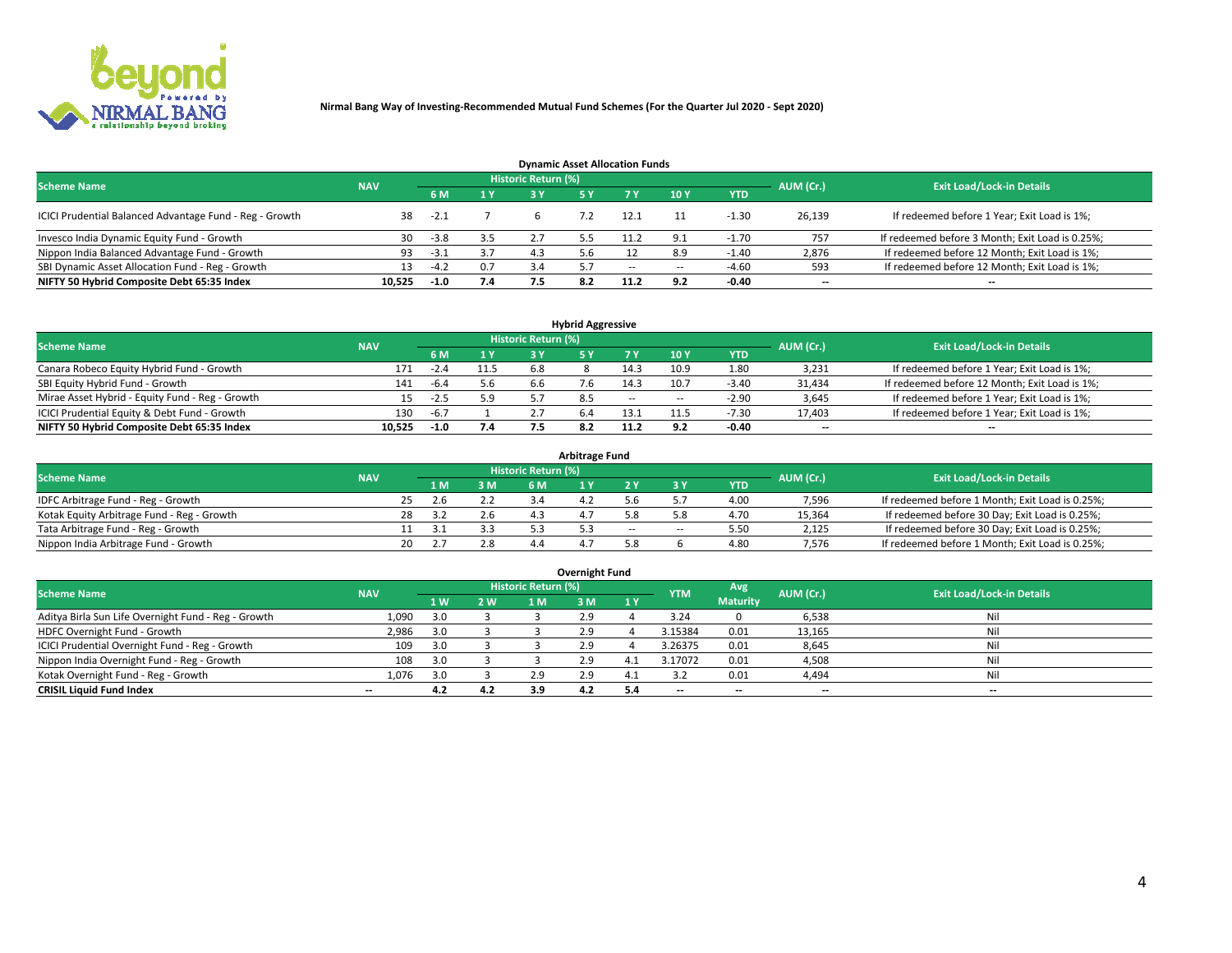

| <b>Liauid Funds</b>                              |            |            |     |           |                                  |     |         |                 |                          |                          |  |  |  |  |
|--------------------------------------------------|------------|------------|-----|-----------|----------------------------------|-----|---------|-----------------|--------------------------|--------------------------|--|--|--|--|
| <b>Scheme Name</b>                               | <b>NAV</b> | <b>YTM</b> | Avg | AUM (Cr.) | <b>Exit Load/Lock-in Details</b> |     |         |                 |                          |                          |  |  |  |  |
|                                                  |            | 1 W        | 2 W | 1 M       | ዩ M                              | 1Y  |         | <b>Maturity</b> |                          |                          |  |  |  |  |
| Aditya Birla Sun Life Liquid Fund - Reg - Growth | 323        | 3.5        | 3.5 | 3.3       |                                  |     | 3.63    | 0.10            | 38,375                   | *Ref Footnote            |  |  |  |  |
| ICICI Prudential Liquid Fund - Reg - Growth      | 297        | 3.5        | 3.5 |           | 3.8                              |     | 3.64078 | 0.11            | 54,835                   | *Ref Footnote            |  |  |  |  |
| Kotak Liquid Fund - Reg - Growth                 | 4,062      | 3.6        | 3.4 |           |                                  |     | 3.49    | 0.10            | 32,611                   | *Ref Footnote            |  |  |  |  |
| Nippon India Liquid Fund - Growth                | 4,902      | 3.5        | 3.4 |           |                                  |     | 3.51437 | 0.12            | 29,334                   | *Ref Footnote            |  |  |  |  |
| Mahindra Manulife Liquid Fund - Reg - Growth     | 1,303      | 3.6        | 3.6 | 3.4       | 3.8                              |     |         | 0.10            | 2,032                    | *Ref Footnote            |  |  |  |  |
| <b>CRISIL Liquid Fund Index</b>                  | $- -$      | 4.2        | 4.2 | 3.9       |                                  | 5.4 | $- -$   | $- -$           | $\overline{\phantom{a}}$ | $\overline{\phantom{a}}$ |  |  |  |  |

| <b>Ultra Short Fund</b>                      |            |     |     |                            |     |        |            |                 |                          |                                  |  |  |  |  |
|----------------------------------------------|------------|-----|-----|----------------------------|-----|--------|------------|-----------------|--------------------------|----------------------------------|--|--|--|--|
| <b>Scheme Name</b>                           | <b>NAV</b> |     |     | <b>Historic Return (%)</b> |     |        | <b>YTM</b> | <b>Avg</b>      | AUM (Cr.)                | <b>Exit Load/Lock-in Details</b> |  |  |  |  |
|                                              |            | 1 M | 3 M | 6 M                        |     | 3 Y    |            | <b>Maturity</b> |                          |                                  |  |  |  |  |
| HDFC Ultra Short Term Fund - Reg - Growth    |            | 4.5 | 8.4 |                            |     | $\sim$ | 4.57101    | 0.58            | 10.760                   | Nil                              |  |  |  |  |
| L&T Ultra Short Term Fund - Growth           | 34         |     | 6.1 |                            | h h |        |            | 0.45            | 2,095                    | Nil                              |  |  |  |  |
| <b>NIFTY Ultra Short Duration Debt Index</b> | 4,158      | 3.9 | 5.7 |                            | b.b |        | $-$        | $- -$           | $\overline{\phantom{a}}$ | $- -$                            |  |  |  |  |

| <b>Money Market Fund</b>                                                                                                      |                          |       |     |     |  |       |                          |                 |                          |                          |  |  |  |  |
|-------------------------------------------------------------------------------------------------------------------------------|--------------------------|-------|-----|-----|--|-------|--------------------------|-----------------|--------------------------|--------------------------|--|--|--|--|
| Historic Return (%)<br>Avg<br><b>Scheme Name</b><br>AUM (Cr.)<br><b>Exit Load/Lock-in Details</b><br><b>NAV</b><br><b>YTM</b> |                          |       |     |     |  |       |                          |                 |                          |                          |  |  |  |  |
|                                                                                                                               |                          | 1 M   | 3 M | 6 M |  | 3 Y   |                          | <b>Maturity</b> |                          |                          |  |  |  |  |
| Aditya Birla Sun Life Money Manager Fund - Reg - Growth                                                                       | 278                      | - 3.6 | 8.1 |     |  | 7.8   | 3.98                     | 0.52            | 9,611                    | Nil                      |  |  |  |  |
| HDFC Money Market Fund - Growth                                                                                               | 4.312                    | 4.0   | 8.3 | 8.3 |  |       | 4.04227                  | 0.53            | 9,713                    | Nil                      |  |  |  |  |
| Tata Money Market Fund - Reg - Growth                                                                                         | 3,547                    | 3.8   | 8.1 | 7.8 |  |       | 4.07458                  | 0.48            | 535                      | Nil                      |  |  |  |  |
| <b>CRISIL Liquid Fund Index</b>                                                                                               | $\overline{\phantom{a}}$ | 3.9   | 4.2 | 4.9 |  | $- -$ | $\overline{\phantom{a}}$ | $- -$           | $\overline{\phantom{a}}$ | $\overline{\phantom{a}}$ |  |  |  |  |

|                                       | <b>Short Term Fund</b> |     |      |                     |          |     |            |                 |           |                                  |  |  |  |  |  |
|---------------------------------------|------------------------|-----|------|---------------------|----------|-----|------------|-----------------|-----------|----------------------------------|--|--|--|--|--|
| <b>Scheme Name</b>                    | <b>NAV</b>             |     |      | Historic Return (%) |          |     | <b>YTM</b> | Avg             | AUM (Cr.) | <b>Exit Load/Lock-in Details</b> |  |  |  |  |  |
|                                       |                        | l M | 3 M  |                     |          | 3 Y |            | <b>Maturity</b> |           |                                  |  |  |  |  |  |
| HDFC Short Term Debt Fund - Growth    |                        |     | 16.5 | 11.6                |          |     | b. 1       | 3.57            | 12.737    | Nıl                              |  |  |  |  |  |
| Nippon India Short Term Fund - Growth | 40                     |     | 12.8 |                     | $\Omega$ |     | $0.4 -$    | 2.63            | 8.291     | Nil                              |  |  |  |  |  |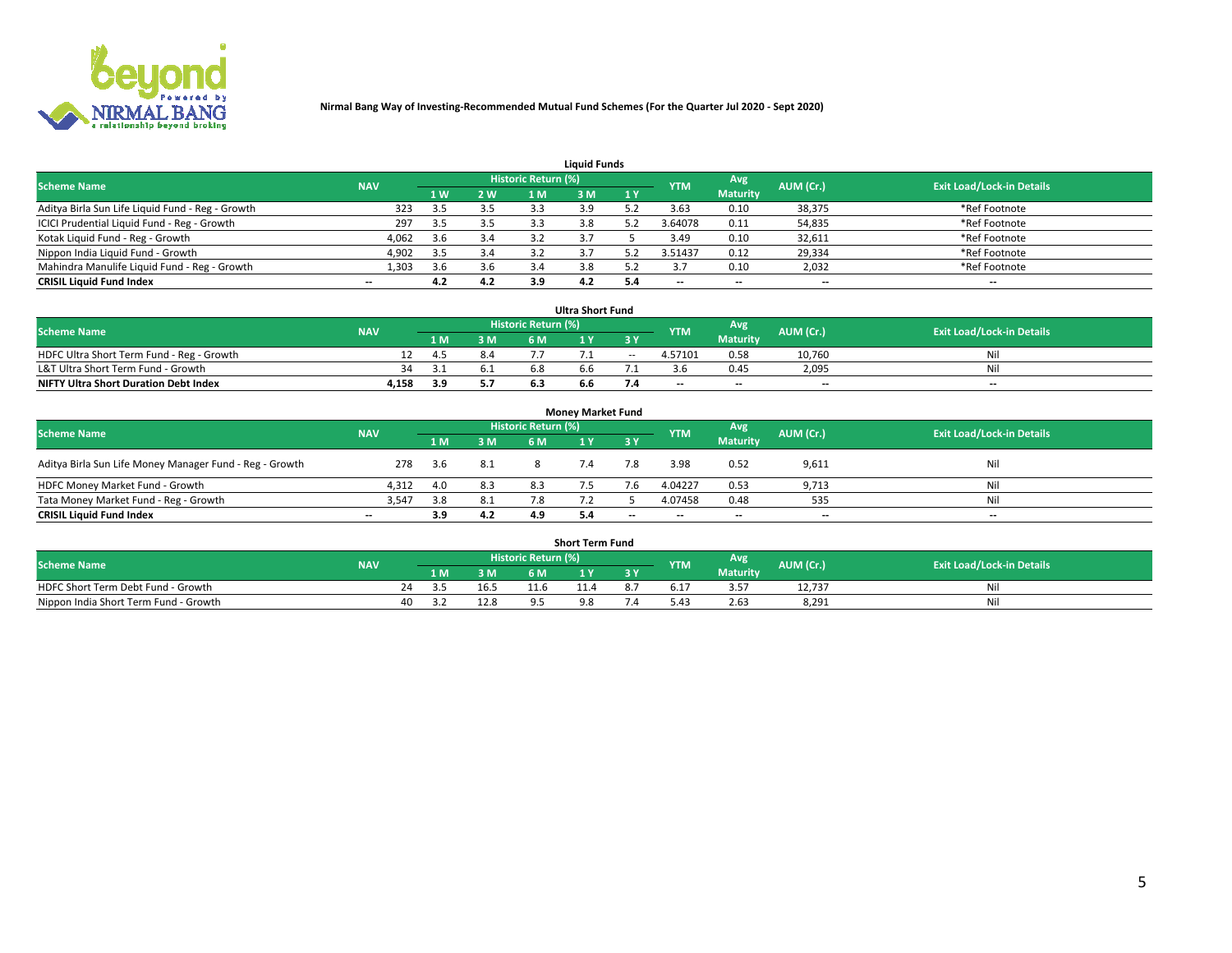

| <b>Low Duration Fund</b>                  |            |      |      |                     |     |     |            |                 |           |                                  |  |  |  |  |
|-------------------------------------------|------------|------|------|---------------------|-----|-----|------------|-----------------|-----------|----------------------------------|--|--|--|--|
| <b>Scheme Name</b>                        | <b>NAV</b> |      |      | Historic Return (%) |     |     | <b>YTM</b> | <b>Avg</b>      | AUM (Cr.) | <b>Exit Load/Lock-in Details</b> |  |  |  |  |
|                                           |            | 1 M. | 3 M  | 6 M                 |     | 2 V |            | <b>Maturity</b> |           |                                  |  |  |  |  |
| Axis Treasury Advantage Fund - Growth     | 2.337      |      | 10.4 |                     | 8.3 |     | 4.18352    | 0.97            | 6,334     | Nil                              |  |  |  |  |
| Canara Robeco Savings Fund - Reg - Growth |            | 2.9  | 8.3  |                     |     |     | 3.98       | 1.02            | 1,200     | Nil                              |  |  |  |  |
| IDFC Low Duration Fund - Reg - Growth     | 30         | 3.6  | 9.2  |                     |     |     | 4.01       | 1.01            | 5,326     | Nil                              |  |  |  |  |

| <b>Banking &amp; PSU Bond Funds</b>                 |            |    |     |      |                            |  |  |            |                 |           |                                  |  |  |  |
|-----------------------------------------------------|------------|----|-----|------|----------------------------|--|--|------------|-----------------|-----------|----------------------------------|--|--|--|
| <b>Scheme Name</b>                                  | <b>NAV</b> |    |     |      | <b>Historic Return (%)</b> |  |  | <b>YTM</b> | Avg             | AUM (Cr.) | <b>Exit Load/Lock-in Details</b> |  |  |  |
|                                                     |            |    |     | 3 M  | 6 M                        |  |  |            | <b>Maturity</b> |           |                                  |  |  |  |
| HDFC Banking and PSU Debt Fund - Reg - Growth       |            |    |     | 15.1 | 10.4                       |  |  | 6.05       | 3.44            | 7.544     | Nil                              |  |  |  |
| Kotak Banking and PSU Debt Fund - Reg - Growth      |            | 49 | . 3 | 14.4 | 10.6                       |  |  |            | 4.37            | 7,830     | Nil                              |  |  |  |
| Nippon India Banking & PSU Debt Fund - Reg - Growth |            | 16 | 1.0 |      | 11 Ջ                       |  |  | 4.98003    | 3.35            | 5.425     | Ni                               |  |  |  |

| <b>Corporate Bond Funds</b>                         |            |                                                 |      |           |                                  |     |        |                 |        |                                                |  |  |  |  |
|-----------------------------------------------------|------------|-------------------------------------------------|------|-----------|----------------------------------|-----|--------|-----------------|--------|------------------------------------------------|--|--|--|--|
| <b>Scheme Name</b>                                  | <b>NAV</b> | <b>Historic Return (%)</b><br>Avg<br><b>YTM</b> |      | AUM (Cr.) | <b>Exit Load/Lock-in Details</b> |     |        |                 |        |                                                |  |  |  |  |
|                                                     |            | 1 M                                             | 3 M  | 6 M       |                                  |     |        | <b>Maturity</b> |        |                                                |  |  |  |  |
| ICICI Prudential Corporate Bond Fund - Reg - Growth |            |                                                 |      |           |                                  | 8.4 | .16798 | 3.64            | 17.389 |                                                |  |  |  |  |
| L&T Triple Ace Bond Fund - Reg - Growth             | 56         | $-5.9$                                          | 14.3 | 12.8      |                                  |     | 5.31   | 8.02            | 4,580  | If redeemed before 3 Month; Exit Load is 0.5%; |  |  |  |  |
| Kotak Corporate Bond Fund - Std - Growth            | 2.817      |                                                 | 14.1 | 10.2      |                                  | 8.b | , OF   | 2.11            | 5.267  | Νi                                             |  |  |  |  |

| <b>Credit Risk Fund</b>                    |            |    |     |      |                            |      |           |            |                 |           |                                                                       |  |  |  |
|--------------------------------------------|------------|----|-----|------|----------------------------|------|-----------|------------|-----------------|-----------|-----------------------------------------------------------------------|--|--|--|
| <b>Scheme Name</b>                         | <b>NAV</b> |    |     |      | <b>Historic Return (%)</b> |      |           | <b>YTM</b> | Avg             | AUM (Cr.) | <b>Exit Load/Lock-in Details</b>                                      |  |  |  |
|                                            |            |    | 1 M | 3 M  | 6 M                        |      | <b>3Y</b> |            | <b>Maturity</b> |           |                                                                       |  |  |  |
| ICICI Prudential Credit Risk Fund - Growth |            | 23 | 9.2 | 15.8 | -8.1                       | 10.2 | 7.9       | 8.92694    | 3.02            | 6,556     | If redeemed before 1 Year; Exit Load is 1%;                           |  |  |  |
| HDFC Credit Risk Debt Fund - Reg - Growth  |            |    | 9.5 | 18.9 |                            |      |           | 9.81358    | 3.07            | 6,258     | If redeemed before 12 Month; Exit Load is 1%; If redeemed bet. 12     |  |  |  |
|                                            |            |    |     |      |                            |      |           |            |                 |           | Month to 18 Month; Exit Load is 0.5%;                                 |  |  |  |
|                                            |            |    |     |      |                            |      |           |            |                 |           | If redeemed before 12 Month; Exit Load is 3%; If redeemed bet. 12     |  |  |  |
| SBI Credit Risk Fund - Growth              |            |    | 4.9 |      |                            |      |           | 8.33       | $\sim$ $-$      |           | 3,848 Month to 24 Month; Exit Load is 1.5%; If redeemed bet. 24 Month |  |  |  |
|                                            |            |    |     |      |                            |      |           |            |                 |           | to 36 Month; Exit Load is 0.75%;                                      |  |  |  |

| <b>Floater Fund</b>                      |            |                            |     |     |      |     |     |            |                 |           |                                  |
|------------------------------------------|------------|----------------------------|-----|-----|------|-----|-----|------------|-----------------|-----------|----------------------------------|
| <b>Scheme Name</b>                       | <b>NAV</b> | <b>Historic Return (%)</b> |     |     |      |     |     | <b>YTM</b> | Avg             | AUM (Cr.) | <b>Exit Load/Lock-in Details</b> |
|                                          |            |                            | 1 M | 3 M | 6 M' | i v | י כ |            | <b>Maturity</b> |           |                                  |
| Nippon India Floating Rate Fund - Growth |            | ٦Δ                         |     |     | --   |     |     | -33754.د   | 2.87            | 13,568    | Νı                               |